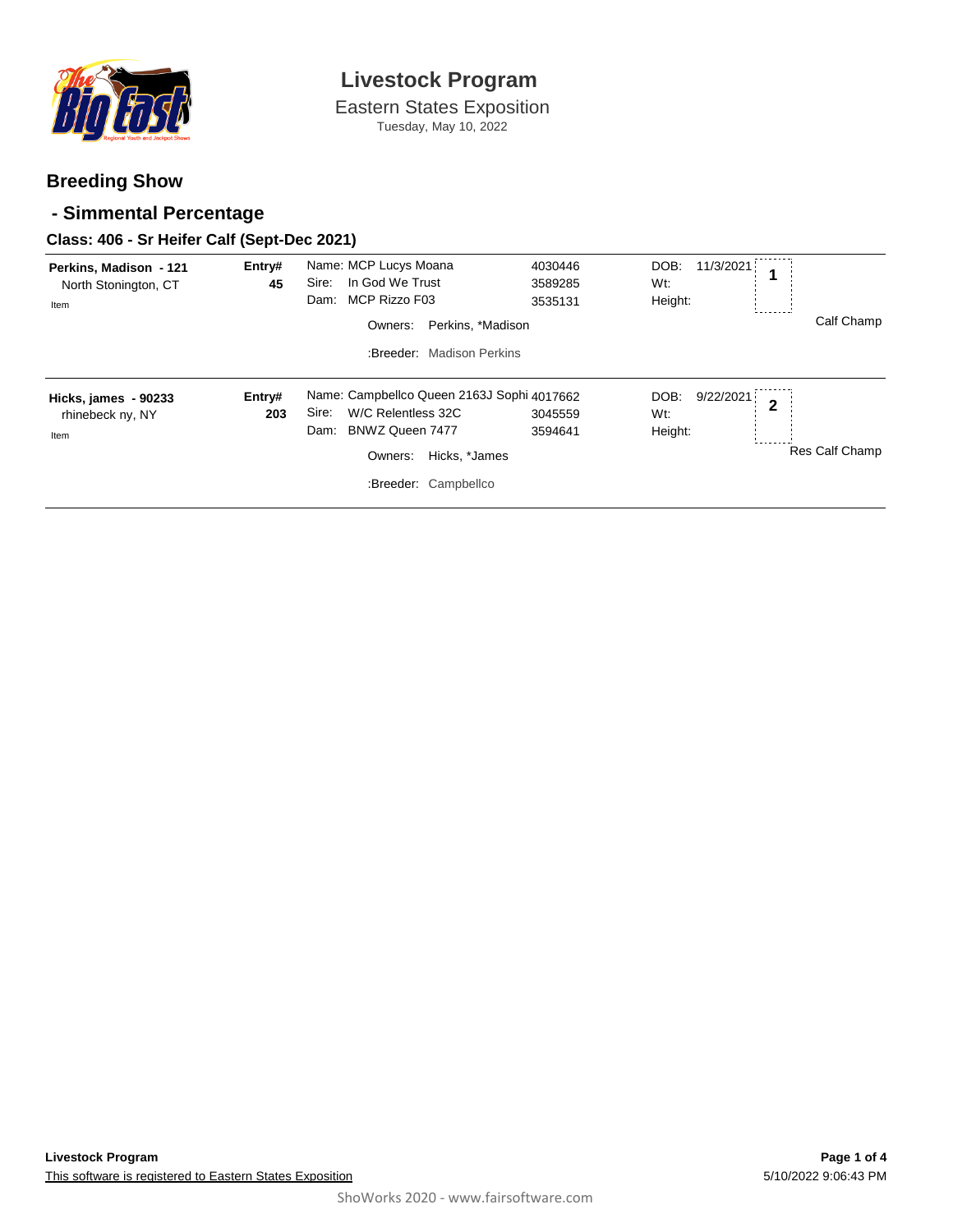

# **Livestock Program**

Eastern States Exposition Tuesday, May 10, 2022

### **Class: 412 - Spring Yearling (Mar-Apr 2021)**

| <b>Battles, Erin - 90372</b><br>Tolland, CT<br>Item | Entrv#<br>232 | Dam: 602D | Name: TDF Raven J2<br>Sire: GSC GCCO Dew North 102C | 3952147<br>3141837<br>3952146 | $3/5/2021$ 4<br>DOB:<br>Wt:<br>Height: | -------- |           |
|-----------------------------------------------------|---------------|-----------|-----------------------------------------------------|-------------------------------|----------------------------------------|----------|-----------|
|                                                     |               |           | Battles, *Erin<br>Owners:                           |                               |                                        |          | Int Champ |
|                                                     |               |           | :Breeder: Tanner Francis                            |                               |                                        |          |           |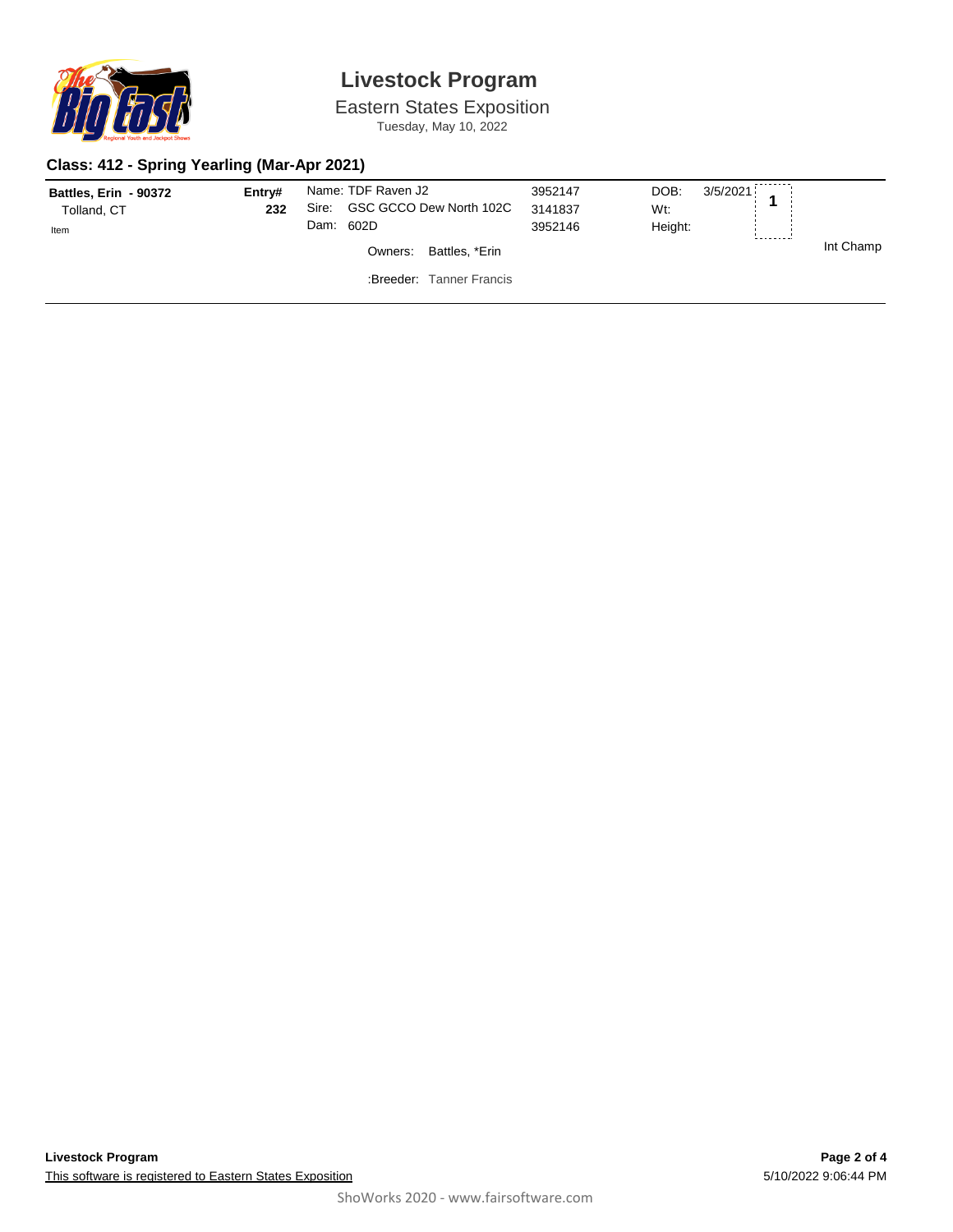

# **Livestock Program**

Eastern States Exposition Tuesday, May 10, 2022

### **Class: 415 - Jr Yearling (Jan-Feb 2021)**

| <b>Brown, Lily - 90381</b><br>Exeter, ME<br>Item | Entry#<br>396 | Name: KLER Dollys Lady 038J<br><b>VCL Foresight</b><br>Sire:<br>Dam: K-LER Dollys Lady 810F<br>Brown, *Lily<br>Owners:<br>:Breeder: K-LER Cattle Co         | 3930101<br>3506652<br>3430416 | DOB:<br>2/15/2021<br>1<br>Wt:<br>Height:<br>Res Sr & Res Grand Champ |
|--------------------------------------------------|---------------|-------------------------------------------------------------------------------------------------------------------------------------------------------------|-------------------------------|----------------------------------------------------------------------|
| Grondin, Lorne - 90403<br>Corinna, ME<br>Item    | Entry#<br>266 | Name: 4 Star Sweet Tart<br>JSUL Something About Mary 84 3565879<br>Sire:<br>Dam: 4 Star Pistol Annie<br>Grondin, *Lorne<br>Owners:<br>:Breeder: 4 Star Farm | 3902709<br>2709693            | 2/14/2021<br>DOB:<br>$\overline{2}$<br>Wt:<br>Height:                |